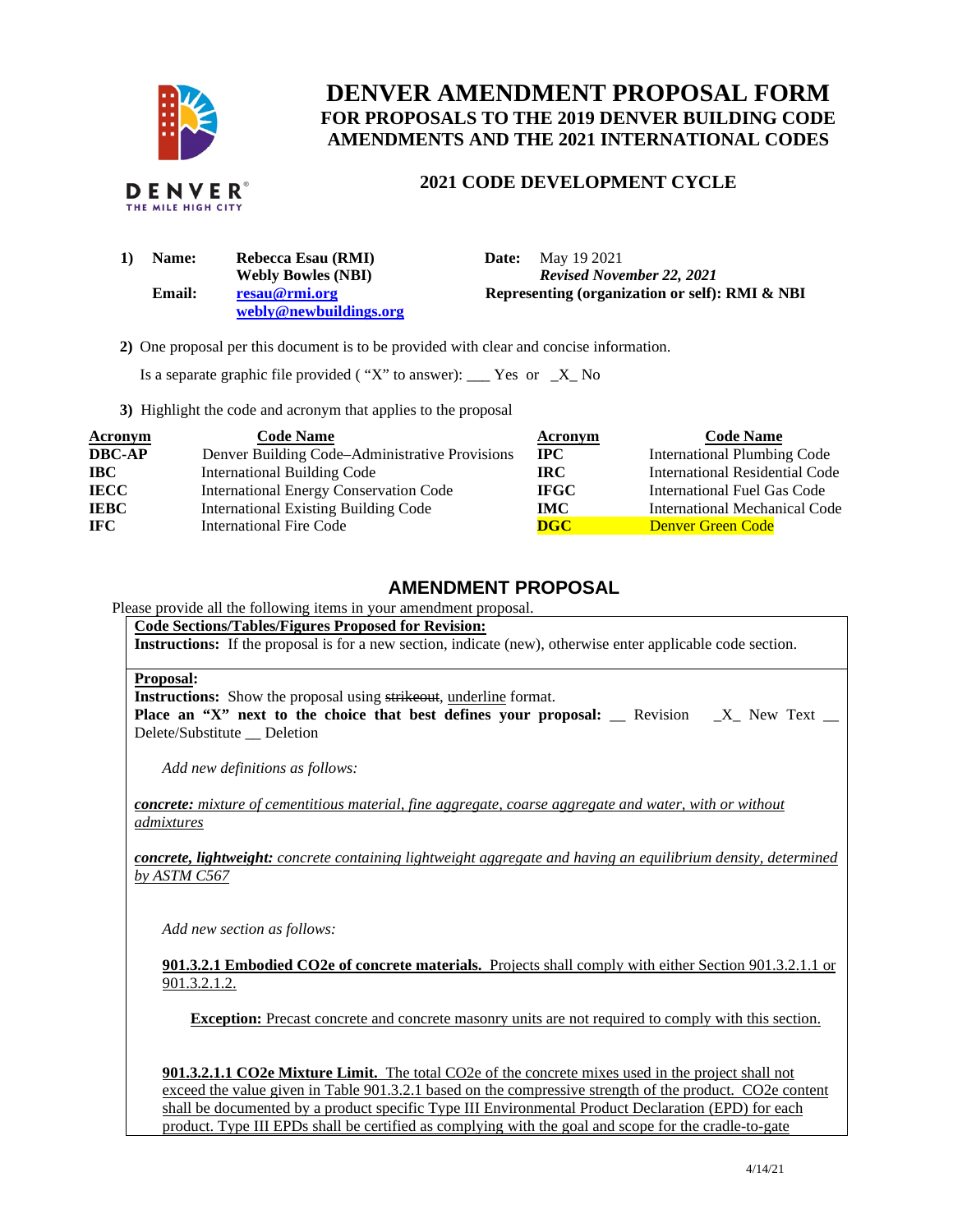requirements in accordance with ISO Standards 14025 and 21930 and be available in a publicly accessible database.

#### **Exceptions:**

1. Projects where no concrete suppliers with product-specific EPDs for concrete are located within 100 miles of the project site, shall use Type III industry-wide EPDs in accordance with Section 901.4.1.4 for compliance with this section and provide an inventory of CO2e values for all concrete mixes to the AHJ.

2. Projects where the total use of new concrete is less than 50 cubic yards.

**Table 901.3.2.1 CO2e Limits for Portland Cement** 

| Minimum specified compressive | Maximum kg/m       | High-early strength | Lightweight concrete |
|-------------------------------|--------------------|---------------------|----------------------|
| strength                      | (SI <sup>3</sup> ) | Maximum kg/m3       | Maximum kg/m3 $(SI)$ |
| f', psi                       |                    | (SI)                |                      |
| up to 2499                    | 222                | 305                 | 578                  |
| 2500-3499                     | 336                | 439                 | 578                  |
| 3500-4499                     | 376                | 490                 | 626                  |
| 4500-5499                     | 409                | 533                 | 675                  |
| 5500-6499                     | 433                | 566                 | N/A                  |
| 6500 and greater              | 485                | 631                 | N/A                  |

Informative Note: Values in this table represent limits for concrete produced in the United States and are based on the 50th percentile of EPDs collected by Building Transparency as of April, 2021. They may or may not pertain to concrete production in other countries, and therefore CO2e, is always based on the unique availability in any location at any particular time of aggregate, cement, supplements, admixtures and other factors

**901.3.2.1.2 CO2e Project Total Limit.** Project Total CO2e (CO2eproj) of all concrete placed at the building project shall not exceed the project limit (CO2eallowed) determined using Table 901.3.2.1 and Equation 901.3.2.2

## **Equation 901.3.2.1.2**

CO2eproj < CO2Eallowed

where

 $CO2E_{proj} = \hat{a}CO2E_n v_n$  and  $CO2E_{allowed} = \hat{a}CO2E_{lim} v_n$ 

and

 $n =$  the total number of concrete mixtures for the project  $CO2E_n$  = the global warming potential for mixture n per mixture EPD, kg/m<sup>3</sup>  $\underline{CO2E_{lim}}$  = the global warming potential limit for mixture n per Table 901.3.2.1, kg/m<sup>3</sup>  $v_n$  = the volume of mixture n concrete to be placed

## **Supporting Information (Required):**

All proposals must include a written explanation and justification as to how they address physical, environmental, and/or customary characteristics that are specific to the City and County of Denver. The following questions must be answered for a proposal to be considered.

## **Purpose: What does your proposal achieve?**

*The purpose of this proposal is to reduce the embodied carbon impact of new building construction by applying carbon dioxide equivalent (CO2e) limits for the concrete products specified in the project.* 

## **Reason: Why is your proposal necessary?**

*Building operations and building construction are responsible for 39% of today's global carbon emissions.<sup>1</sup> About 11% of these emissions are embodied carbon emissions, the emissions associated with building materials and construction activities. 1*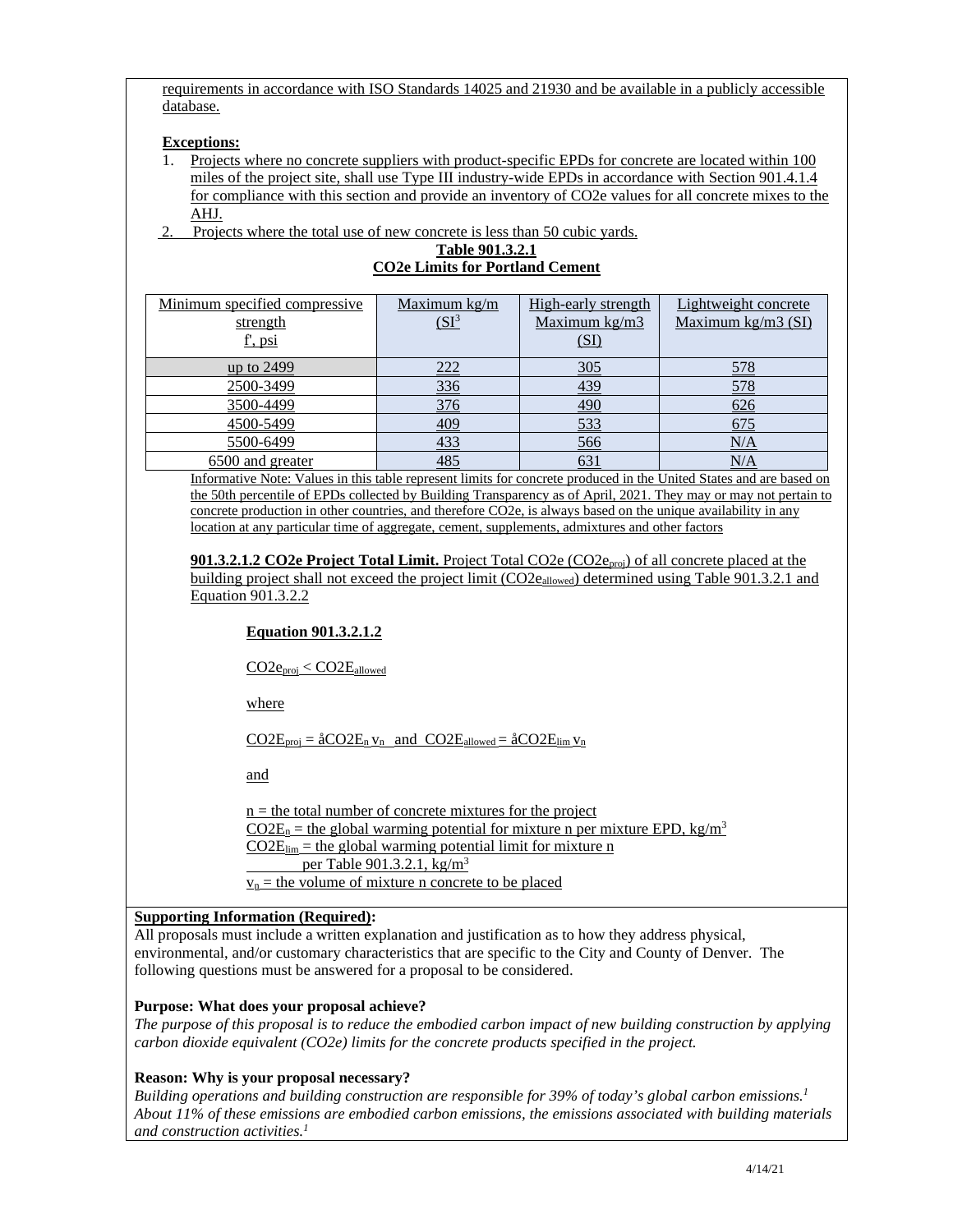*Over the next 5 years, projections show Denver will construct about 54 million ft<sup>2</sup> of new buildings.<sup>2</sup> Denver's Climate Action Plan has set specific goals for reducing building energy use, including a 50% reduction in commercial building energy use by year 2050. As the operational efficiency of Denver's buildings increases, embodied carbon is becoming an ever more significant source of emissions. Unlike operational emissions,*  which can be improved over the lifespan of a building through deep-energy retrofits and the decarbonization of *the electric grid, the majority of embodied carbon emissions occur before a building is occupied and cannot be reduced over time. Therefore, addressing embodied carbon in the construction of buildings presents an urgent and valuable opportunity to reduce carbon emissions in Denver.* 

| <b>Commercial &amp; Multifamily</b><br><b>Buildings</b>                                          | 5-Year Increase (sqft) |
|--------------------------------------------------------------------------------------------------|------------------------|
| <b>Apartments &amp; Condos</b>                                                                   | 19,300,199             |
| <b>Office and Bank</b>                                                                           | 6,716,497              |
| Warehouses                                                                                       | 1,725,054              |
| <b>Hotels</b>                                                                                    | 1,638,085              |
| <b>Schools</b>                                                                                   | 1,289,142              |
| Misc. Non-Res                                                                                    | 1,200,500              |
| <b>Hospitals</b>                                                                                 | 1,158,273              |
| Stores/Restaurants                                                                               | 1,106,037              |
| Source: Dodge Data and Analytics – Denver City and County New Construction<br><b>Projections</b> |                        |
| <b>Homes</b>                                                                                     | 5-Year Increase (sqft) |
| <b>One Family Houses</b>                                                                         | 18,876,629             |
| <b>Two Family Houses</b>                                                                         | 859,211                |
| Source: Dodge Data and Analytics - Denver City and County New Construction<br><b>Projections</b> |                        |

*Denver's Net Zero Energy New Buildings & Homes Implementation Plan, Page 21* 

*Concrete is one of the most widely used materials in building construction and a primary contributor to embodied carbon in buildings. A recent case study analysis by RMI shows that simply by specifying concrete products with lower CO2e content, the embodied carbon of a commercial construction project can be reduced up to 33%.<sup>3</sup>*

*To build a building, construction professionals buy concrete (which contains cement used with water as a binder to adhere particles of sand and rock, known as aggregate) from a ready-mix supplier. Although each of concrete's constituent materials offer opportunities for reductions in embodied carbon, the high EC of concrete is primarily driven by the manufacture of one key ingredient—ordinary Portland cement. Portland cement is the most common cementitious binder used in concrete mixtures in the United States, and the US cement industry is one of the largest contributors to US-borne emissions at 68.3 million metric tons (MMT) of CO2 eq. per year.<sup>4</sup> The building construction industry's demand for concrete accounts for an estimated 51% of total Portland cement produced in the United States.<sup>5</sup>*

*Denver can drive significant embodied carbon reductions by implementing regulations that address the reduction of CO2e in concrete used in building construction. Including embodied carbon considerations in building code will not only decrease the carbon impact of Denver's building construction industry, but it will also support local economic development towards low carbon business models.* 

## **Substantiation: Why is your proposal valid? (i.e., technical justification)**

*Concrete is one of the most widely used materials in the construction of new buildings; concrete products also have the largest availability of Environmental Product Declarations (EPDs) which disclose the impacts of materials including the material's carbon dioxide equivalent (CO2e) as represented as global warming potential (GWP). GWP is the most common metric for measuring and evaluating materials' greenhouse gas emissions over a product or building's lifecycle, also called embodied carbon. Third-party rating systems like LEED, and procurements policies like the U.S. General Services Administration's (GSA) Recommendations for Procurement of Low Embodied Carbon Materials, have put demand on building product manufacturers to*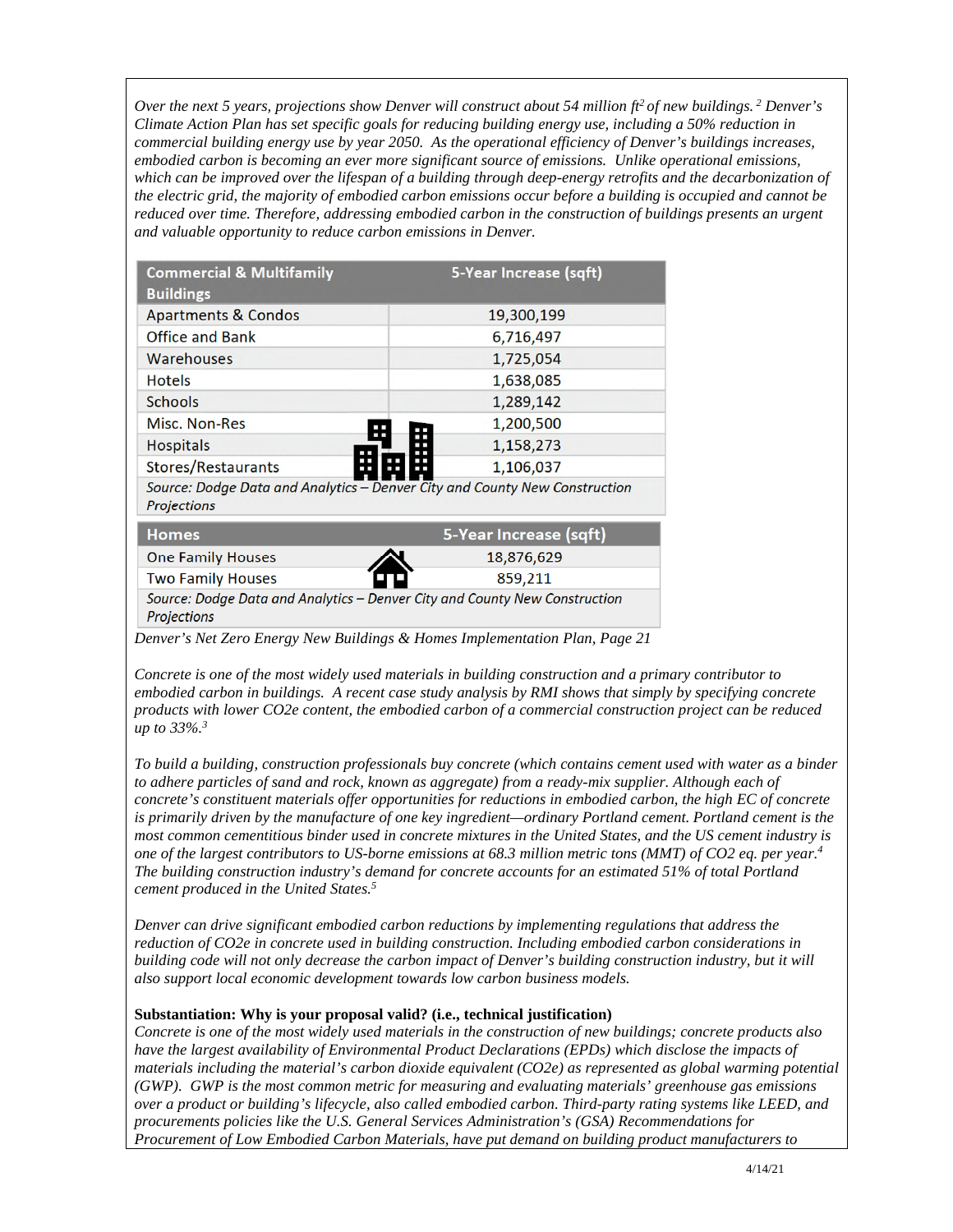*disclose the environmental impacts of their products, but steel manufacturers have been slow to respond to these demands.<sup>6</sup>* 

*Data availability and environmental impact combine to make concrete a good candidate for building code requirements. By using the existing data from EPDs, limits can be applied in the code to lower the embodied carbon in construction projects through straightforward, material-specific requirements.* 

*The material approach has been proposed here instead of a whole building approach. While a whole building, lifecycle embodied carbon analysis (WBLCA) that would incentivize the use of lower embodied carbon materials over higher embodied carbon materials is necessary in the long term to address all materials, the comprehensive material and product data, calculation tools and market expertise necessary to implement LCCAs in code are not yet sufficiently available to support a code requirement. Therefore, a materials-based policy offers the best, market-ready option to achieve meaningful embodied carbon savings in Denver today.* 

*NBI collected 36,601 US-based ready mix concrete environmental product declaration (EPD) data from Embodied Carbon in Construction Calculator (EC3) tool database to evaluate the ready-mix concrete's carbon dioxide equivalent (CO2e) as represented as global warming potential (GWP). GWP is the most common metric for measuring and evaluating materials' greenhouse gas emissions over a product or building's lifecycle, also called embodied carbon.* 

*The data represents mixes in 23 states with 455 EPDs from Colorado concrete suppliers. The data was separated into seven strength categories: up to 2,500, 3,000, 4,000, 5,000, 6,000, 7,000, and 7,000+. The EPD data evaluated does not address lightweight concrete. Each category represents the compressive strength of concrete, represented as pounds per square inch (psi). A higher psi represents a stronger concrete.* 

*The GWP of the strength was evaluated to determine the percentiles at: 90%, 80%, 75%, 50%, 25%, and 20%. The same analysis was applied nationally as well as to the Colorado-specific data.* 

| <b>Strength Category</b> | <b>Number of National</b><br><b>EPDs</b> | <b>Number of Colorado</b><br><b>EPDs</b> |
|--------------------------|------------------------------------------|------------------------------------------|
| Up to 2499               | 992                                      | $\overline{2}$                           |
| 2500-3499                | 6,364                                    | 30                                       |
| 3500-4499                | 12,752                                   | 125                                      |
| 4500-5499                | 10,357                                   | 233                                      |
| 5500-6499                | 3,606                                    | 28                                       |
| 6500+                    | 1,331                                    | 36                                       |
| Total:                   | 35,402                                   | 454                                      |

*Table 2: Concrete EPD Count per Strength* 

*The EPDs are not equally distributed across all concrete strength categories. The 4,000 and 5,000 psi categories hold the most EPDs. Of the Colorado data, five of the seven strength categories do not provide data sufficient to set GWP limits. NBI recommends using the national values over state-specific data.* 

*The 50% percentile GWP values are recommended for the green code. Using the GWP limits at the 50% percentile, the national EDP data is higher, or more conservative, than the Colorado data. Comparing this data to the National Ready Mix Concrete Association (NRMCA) industry average GWP, the proposed GWP are higher, allowing more products to comply.* 

*In Marin, regional data was collected to set the ready mix GWP, understanding that Northern California's concrete is generally of higher quality than the national average, which allows for lower cement in the standard mixes. As the City collects project-level ready mix concrete EPDs, the data can be analyzed based on regional information and adjust the GWP limits for the next code.* 

*The following tables highlight the suggested GWP limit for each concrete strength category.*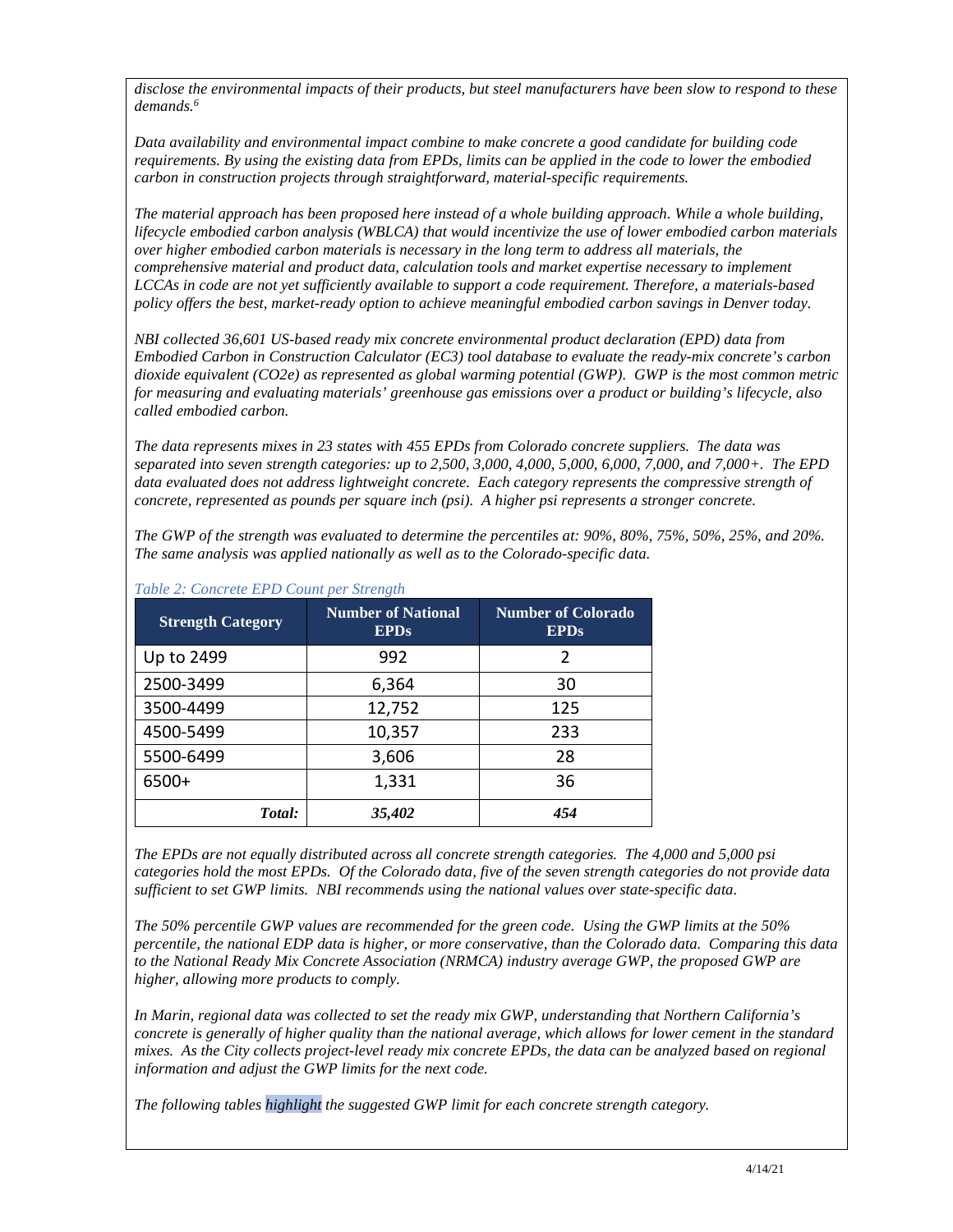| Table 3: GWP Limits and Number of EPDs Evaluated/Complying for up to 2499 psi strength concrete |                               |                               |                                     |  |
|-------------------------------------------------------------------------------------------------|-------------------------------|-------------------------------|-------------------------------------|--|
| <b>Percentile</b>                                                                               | <b>National GWP</b><br>(CO2e) | <b>Colorado GWP</b><br>(CO2e) | <b>Marin County</b><br>$GWP$ (CO2e) |  |
| 90% Percentile                                                                                  | 358                           | 86                            |                                     |  |
| 80% Percentile                                                                                  | 324                           | 80                            | 260                                 |  |
| 75% Percentile                                                                                  | 302                           | 77                            |                                     |  |
| 50% Percentile                                                                                  | 222                           | 63                            |                                     |  |
| 25% Percentile                                                                                  | 127                           | 49                            |                                     |  |
| 20% Percentile                                                                                  | 102                           | 47                            |                                     |  |
| <b>Total EPD Count:</b>                                                                         | 992                           | 2                             |                                     |  |
| <b>EPDs that meet the 50% percentile:</b>                                                       | 743                           |                               |                                     |  |

*Table 4: GWP Limits and Number of EPDs Evaluated/Complying for 2500-3499 psi strength concrete* 

| <b>Percentile</b>                | <b>National GWP</b><br>(CO2e) | <b>Colorado GWP</b><br>(CO2e) | <b>Marin County</b><br>GWP (CO2e) |
|----------------------------------|-------------------------------|-------------------------------|-----------------------------------|
| 90% Percentile                   | 439                           | 338                           |                                   |
| 80% Percentile                   | 397                           | 334                           | 289                               |
| 75% Percentile                   | 382                           | 328                           |                                   |
| 50% Percentile                   | 336                           | 303                           |                                   |
| 25% Percentile                   | 290                           | 239                           |                                   |
| 20% Percentile                   | 279                           | 291                           |                                   |
| <b>Total EPD Count:</b>          | 6,364                         | 30                            |                                   |
| EPD count within 50% percentile: | 4,751                         | 15                            |                                   |

*Table 5: GWP Limits and Number of EPDs Evaluated/Complying for 3500-4499 psi strength concrete* 

| <b>Percentile</b>                       | <b>National GWP</b><br>(CO2e) | <b>Colorado GWP</b><br>(CO2e) | <b>Marin County</b><br>GWP (CO2e) |
|-----------------------------------------|-------------------------------|-------------------------------|-----------------------------------|
| 90% Percentile                          | 484                           | 451                           |                                   |
| 80% Percentile                          | 449                           | 401                           | 313                               |
| 75% Percentile                          | 432                           | 395                           |                                   |
| 50% Percentile                          | 376                           | 352                           |                                   |
| 25% Percentile                          | 322                           | 333                           |                                   |
| 20% Percentile                          | 311                           | 329                           |                                   |
| <b>Total EPD Count:</b>                 | 12,752                        | 126                           |                                   |
| <b>EPD</b> count within 50% percentile: | 9,514                         | 62                            |                                   |

| <b>Percentile</b>       | <b>National GWP</b><br>(CO2e) | <b>Colorado GWP</b><br>(CO2e) | <b>Marin County</b><br>GWP (CO2e) |
|-------------------------|-------------------------------|-------------------------------|-----------------------------------|
| 90% Percentile          | 528                           | 473                           |                                   |
| 80% Percentile          | 494                           | 457                           | 338                               |
| 75% Percentile          | 481                           | 434                           |                                   |
| 50% Percentile          | 409                           | 386                           |                                   |
| 25% Percentile          | 354                           | 370                           |                                   |
| 20% Percentile          | 340                           | 366                           |                                   |
| <b>Total EPD Count:</b> | 10,357                        | 233                           |                                   |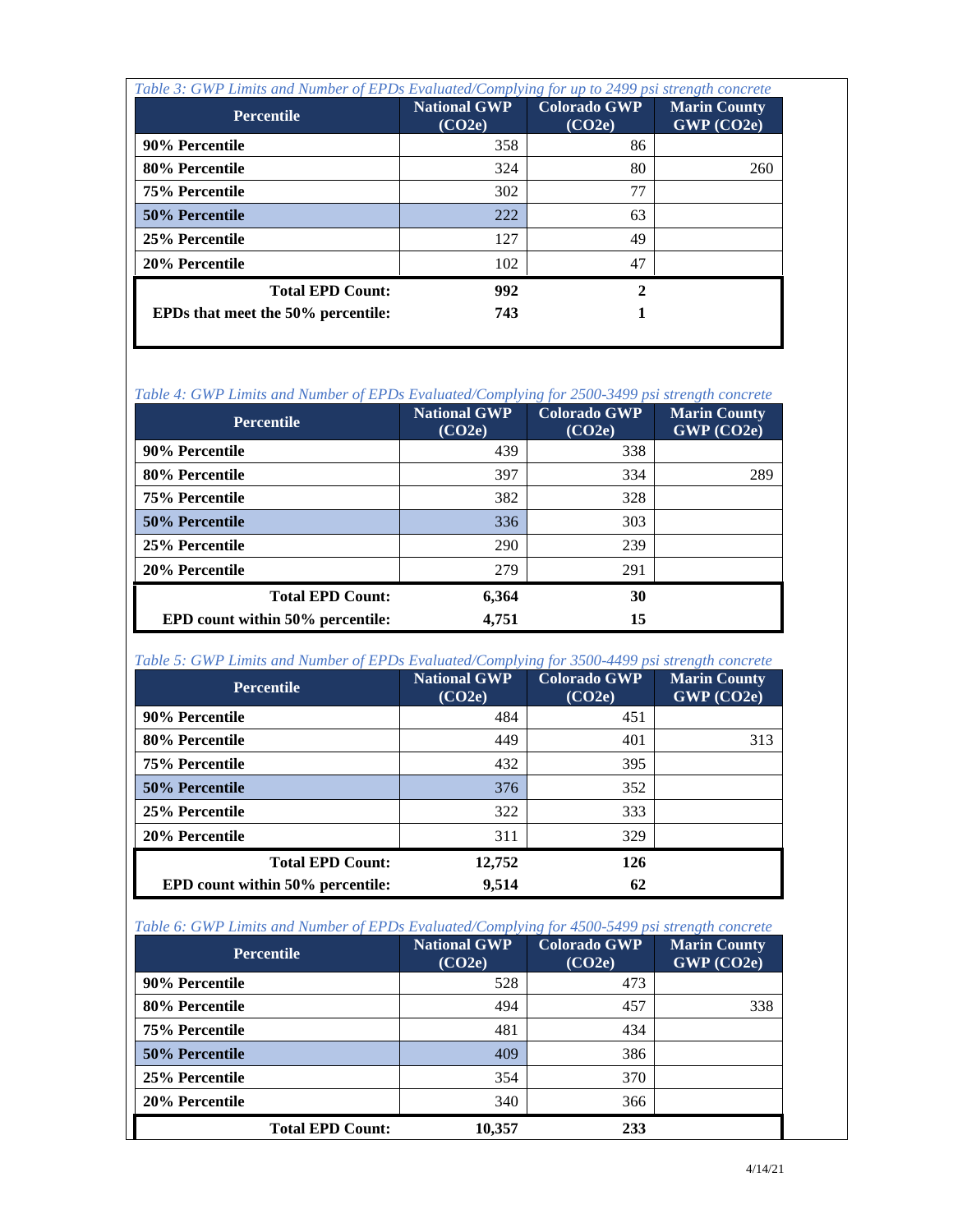| <b>EPD</b> count within 50% percentile:<br>.762 |
|-------------------------------------------------|
|-------------------------------------------------|

| Table 7: GWP Limits and Number of EPDs Evaluated/Complying for 5500-6499 psi strength concrete |                               |                               |                                   |  |
|------------------------------------------------------------------------------------------------|-------------------------------|-------------------------------|-----------------------------------|--|
| <b>Percentile</b>                                                                              | <b>National GWP</b><br>(CO2e) | <b>Colorado GWP</b><br>(CO2e) | <b>Marin County</b><br>GWP (CO2e) |  |
| 90% Percentile                                                                                 | 568                           | 473                           |                                   |  |
| 80% Percentile                                                                                 | 523                           | 469                           | 356                               |  |
| 75% Percentile                                                                                 | 505                           | 461                           |                                   |  |
| 50% Percentile                                                                                 | 433                           | 393                           |                                   |  |
| 25% Percentile                                                                                 | 371                           | 388                           |                                   |  |
| 20% Percentile                                                                                 | 353                           | 386                           |                                   |  |
| <b>Total EPD Count:</b>                                                                        | 3,609                         | 28                            |                                   |  |
| EPD count within 50% percentile:                                                               | 2,704                         | 14                            |                                   |  |

*Table 8: GWP Limits and Number of EPDs Evaluated/Complying for Concrete with 6500+ psi Strength* 

| <b>Percentile</b>                       | <b>National GWP</b><br>(CO2e) | <b>Colorado GWP</b><br>(CO2e) | <b>Marin County</b><br>GWP (CO2e) |
|-----------------------------------------|-------------------------------|-------------------------------|-----------------------------------|
| 90% Percentile                          | 561                           | 484                           |                                   |
| 80% Percentile                          | 522                           | 456                           | 394                               |
| 75% Percentile                          | 504                           | 451                           |                                   |
| 50% Percentile                          | 426                           | 435                           |                                   |
| 25% Percentile                          | 366                           | 422                           |                                   |
| 20% Percentile                          | 352                           | 417                           |                                   |
| <b>Total EPD Count:</b>                 | 1,331                         | 36                            |                                   |
| <b>EPD</b> count within 50% percentile: | 998                           | 18                            |                                   |

The proposed provisions are located in a new sub-section in section 901.3.2 since this is where mandatory requirements for construction materials are set. (901.3.2 is in the IgCC but was not adopted as part of the 2019 Denver Green Code. If this section is not adopted in the new Green Code, this provision will need to be located in a stand-alone section in 901.3.) The provision is set up to provide a 30% additional CO2e allowance for early high-strength concrete that may have difficulty meeting the requirements.

**Bibliography and Access to Materials** (as needed when substantiating material is associated with the amendment proposal):

[1] Bringing Embodied Carbon Upfront: Coordinated Action for the Building and Construction Sector to Tackle Embodied Carbon, World Green Building Council, 2019,

[https://www.worldgbc.org/sites/default/files/WorldGBC\\_Bringing\\_Embodied\\_ Carbon\\_Upfront.pdf](https://www.worldgbc.org/sites/default/files/WorldGBC_Bringing_Embodied_%20Carbon_Upfront.pdf)

[2] *Denver's Net Zero Energy New Buildings & Homes Implementation Plan, January 2021, Page 21,* [https://denvergov.org/files/assets/public/climate-action/documents/denver-nze-implementation](https://denvergov.org/files/assets/public/climate-action/documents/denver-nze-implementation-plan_final_v1.pdf)[plan\\_final\\_v1.pdf](https://denvergov.org/files/assets/public/climate-action/documents/denver-nze-implementation-plan_final_v1.pdf)

[3] Matt Jungclaus, Rebecca Esau, Victor Olgyay, and Audrey Rempher, *Low-Cost, High-Value Opportunities to Reduce Embodied Carbon in Buildings,* RMI, forthcoming 2021.

[4] *Inventory of U.S. Greenhouse Gas Emissions and Sinks: 1990–2018*, US Environmental Protection Agency, 2020[, https://www.epa.gov/sites/production/files/2020-04/documents/us-ghg-inventory-2020-main-text.pdf;](https://www.epa.gov/sites/production/files/2020-04/documents/us-ghg-inventory-2020-main-text.pdf) and "Manufacturing Energy and Carbon Footprint," US Department of Energy, [https://www.energy.gov/sites/prod/files/2018/10/f56/2014\\_mecs\\_cement\\_energy\\_footprint.pdf.](https://www.energy.gov/sites/prod/files/2018/10/f56/2014_mecs_cement_energy_footprint.pdf)

[5] *2019 U.S. Cement Industry Annual Yearbook,* Portland Cement Association, 2019, [https://www.cement.org/morereports/2018-us-cement-industry-annual-yearbook.](https://www.cement.org/morereports/2018-us-cement-industry-annual-yearbook)